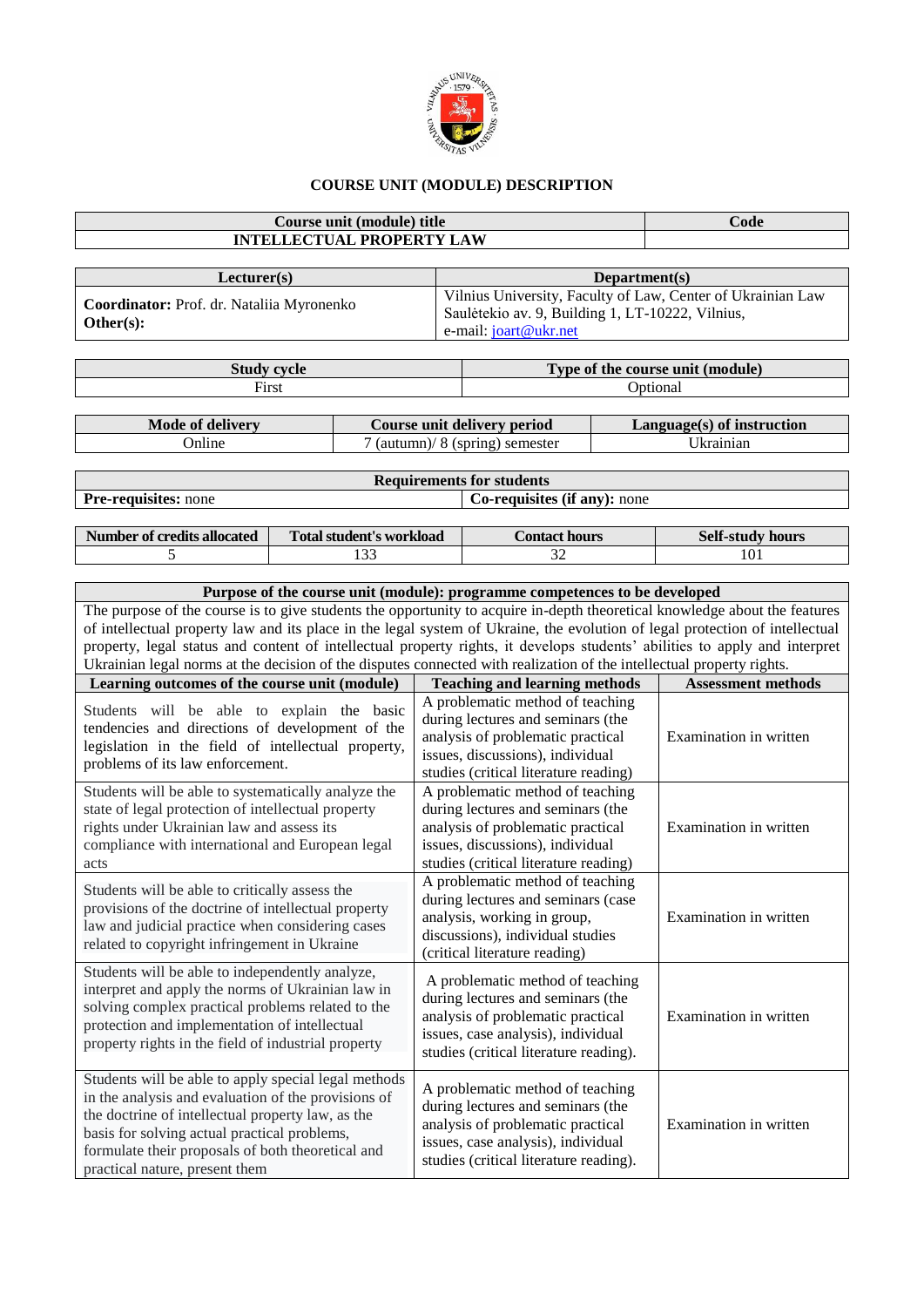|                                                                                                                  |                          | <b>Contact hours</b> |                |                    |                      |                             |                      | Self-study: hours and assignments |                                                                                                             |  |
|------------------------------------------------------------------------------------------------------------------|--------------------------|----------------------|----------------|--------------------|----------------------|-----------------------------|----------------------|-----------------------------------|-------------------------------------------------------------------------------------------------------------|--|
| Content: breakdown of the topics                                                                                 | Lectures                 | Consultations        | Seminars       | Practical sessions | aboratory activities | Internship/work<br>dacement | <b>Contact hours</b> | Self-study hours                  | <b>Assignments</b>                                                                                          |  |
| 1. Intellectual property as a component<br>of the creative process and socio-<br>economic development of society | 4                        |                      | $\overline{2}$ |                    |                      |                             | 6                    | 21                                | Reading academic literature and<br>main legal sources. Analysis of<br>relevant cases in the court practice. |  |
| 2. Intellectual property law in the legal<br>system of Ukraine                                                   | 4                        |                      | 2              |                    |                      |                             | 6                    | 16                                | Reading academic literature and<br>main legal sources. Analysis of<br>relevant cases in the court practice. |  |
| 3. Objects and subjects of intellectual<br>property law in the digital<br>environment                            | 2                        |                      | $\overline{2}$ |                    |                      |                             | 4                    | 16                                | Reading academic literature and<br>main legal sources. Analysis of<br>relevant cases in the court practice. |  |
| The content of intellectual property<br>4.<br>rights                                                             | $\overline{2}$           |                      | $\overline{2}$ |                    |                      |                             | 4                    | 16                                | Reading academic literature and<br>main legal sources. Analysis of<br>relevant cases in the court practice. |  |
| 5. Copyright: objects, subjects, content.<br>Current issues of protection of<br>individual copyrights            | $\overline{\mathcal{A}}$ |                      | 4              |                    |                      |                             | 8                    | 16                                | Reading academic literature and<br>main legal sources. Analysis of<br>relevant cases in the court practice. |  |
| 6. Patent law reform in Ukraine                                                                                  | $\overline{2}$           |                      | 2              |                    |                      |                             | 4                    | 16                                | Reading academic literature and<br>main legal sources. Analysis of<br>relevant cases in the court practice. |  |
| <b>Total</b>                                                                                                     | 18                       |                      | 14             |                    |                      |                             | 32                   | 101                               |                                                                                                             |  |

| <b>Assessment</b>         | Weight,    | Assessment                           | <b>Assessment criteria</b>                                                                                                                                                                                                                                                                                                                                                                                                                                                                                                                                                                                                                                                                                                                                                                                                                                                                                                                                                                                          |  |
|---------------------------|------------|--------------------------------------|---------------------------------------------------------------------------------------------------------------------------------------------------------------------------------------------------------------------------------------------------------------------------------------------------------------------------------------------------------------------------------------------------------------------------------------------------------------------------------------------------------------------------------------------------------------------------------------------------------------------------------------------------------------------------------------------------------------------------------------------------------------------------------------------------------------------------------------------------------------------------------------------------------------------------------------------------------------------------------------------------------------------|--|
| strategy                  | percentage | period                               |                                                                                                                                                                                                                                                                                                                                                                                                                                                                                                                                                                                                                                                                                                                                                                                                                                                                                                                                                                                                                     |  |
| Examination<br>in written | 100        | During the<br>examination<br>session | Two practical situations related to be solved by the students in written,<br>where students are expected to demonstrate the advanced theoretical<br>knowledge of the issues studied during the course, conceptual<br>understanding of the complexities of IP regulatory framework and the<br>case law of the Court of Justice of the European Union.<br>Final exam is evaluated by the 10 points assessment criteria for the final<br>evaluation:<br>10 points (excellent), excellent knowledge and abilities;<br>٠<br>9 points (very good), strong, good knowledge and abilities;<br>$\bullet$<br>8 points (good), better than average knowledge and abilities;<br>٠<br>7 points (average), average knowledge and abilities, with minor<br>$\bullet$<br>mistakes:<br>6 points (satisfactory), knowledge and abilities are lower than<br>$\bullet$<br>medium, includes some mistakes;<br>5 points (weak), knowledge and abilities satisfies minimal<br>$\bullet$<br>requirements;<br>$4-1$ points – unsatisfactory. |  |

| Author                                      | Year of<br>publication | <b>Title</b>                                                                                                                                        | <b>Issue of a</b><br>periodical or<br>volume of a<br>publication | <b>Publishing place and</b><br>house or web link |  |  |  |  |
|---------------------------------------------|------------------------|-----------------------------------------------------------------------------------------------------------------------------------------------------|------------------------------------------------------------------|--------------------------------------------------|--|--|--|--|
| <b>Compulsory reading</b>                   |                        |                                                                                                                                                     |                                                                  |                                                  |  |  |  |  |
| Ю. М. Капіца, С. К.<br>Ступак, О. В. Жувака | 2012                   | Авторське право і суміжні<br>права в Європі: монографія                                                                                             |                                                                  | $K_{\cdot}$ : Логос                              |  |  |  |  |
| за заг. ред. О.П.<br>Орлюк                  | 2010                   | Законодавство<br>Європейського<br>союзу<br>та<br>держав-членів<br>Європейського<br>$CO$ $IO$ $3$ $V$<br>V<br>cobepi<br>інтелектуальної<br>власності |                                                                  | К.: НДІІВ НАПрНУ,<br>«Лазурит-Поліграф»          |  |  |  |  |
| О. І. Харитонова [та                        | 2016                   | Право<br><b>ІНТ</b> електуальної                                                                                                                    |                                                                  | Київ: Юрінком Інтер                              |  |  |  |  |